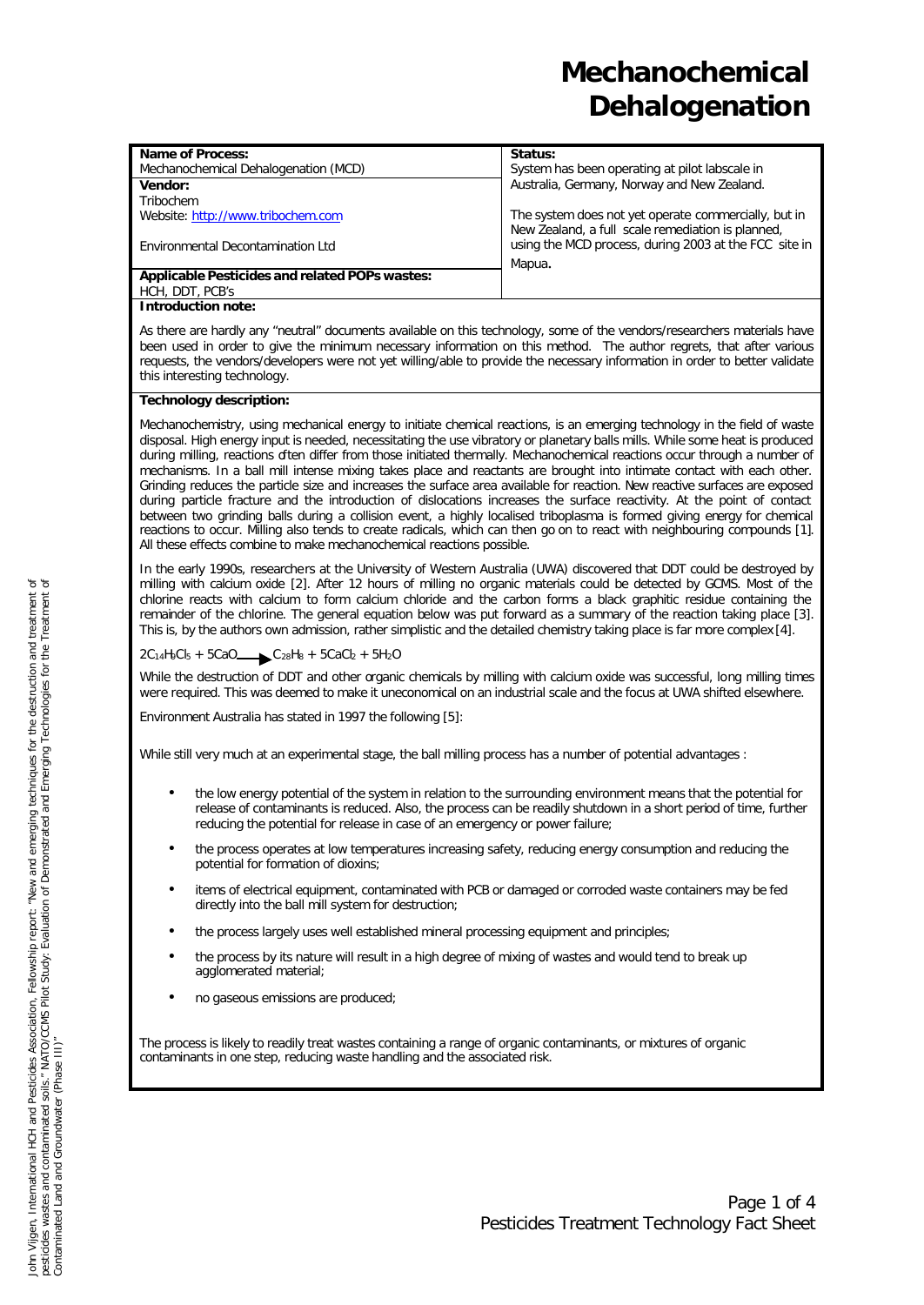

Page 2 of 4 Pesticides Treatment Technology Fact Sheet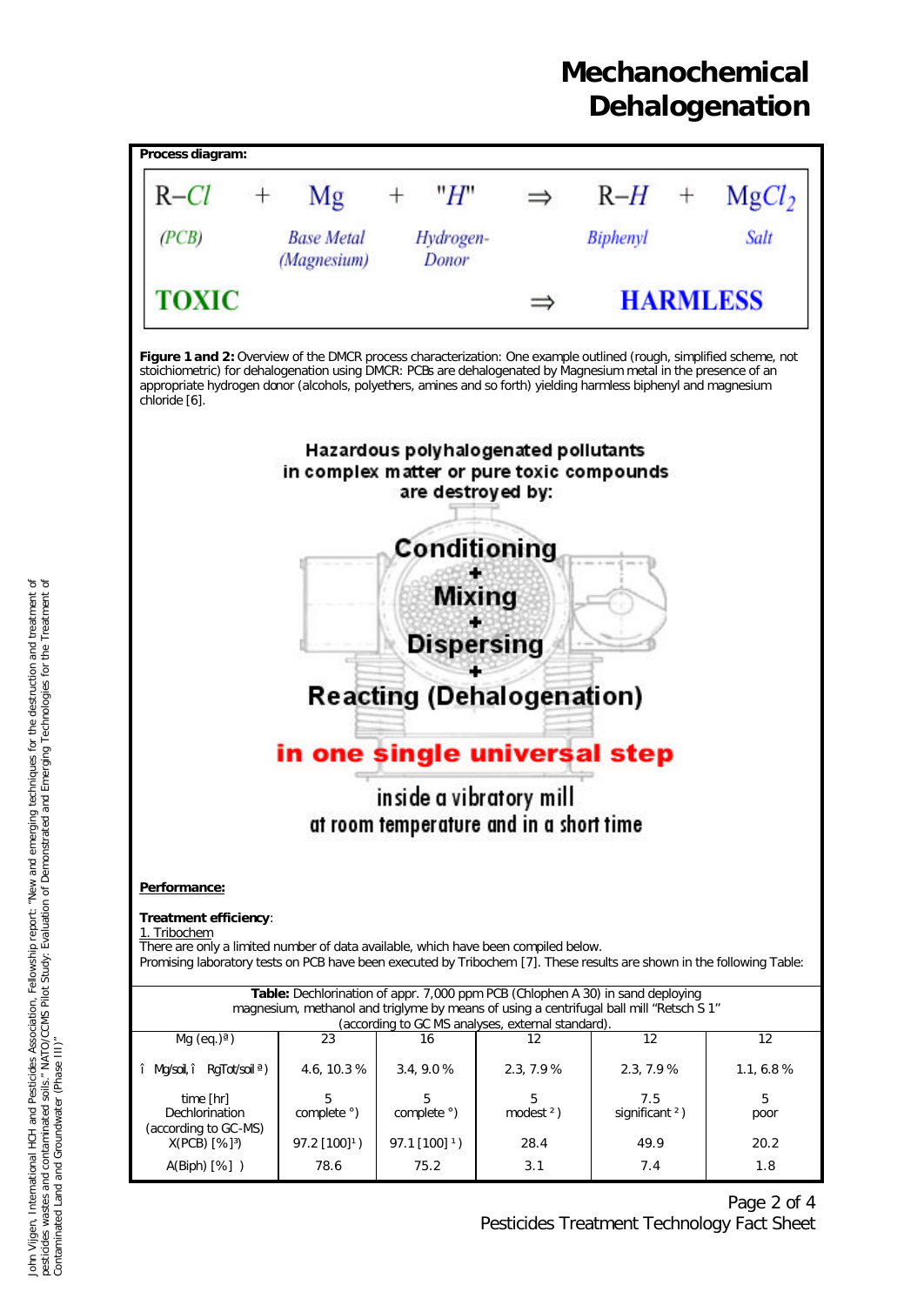Magnesium equivalents related to total organic chlorine (Chlophen A 30 = 42 % chlorine content (w/w)),

 $\epsilon$  = ratio magnesium/(sand + PCBs ("soil")) (w/w), and reagents in total (RgTot)/(sand + PCBs) (w/w).

° Dominating final product: biphenyl; traces: phenylcyclohexane, halogen-free dimethyl-biphenyls, quarter-phenyls, see also Figure 2.

- ² Main (intermediary) products: partly dechlorinated PCB congeners (two monochlorobiphenyls).
- <sup>3</sup> PCB degradation (turnover).
- <sup>1</sup> First value: reduction of peak area related to total peak area of PCBs prior to degradation (external standard). Second value (in brackets): in the retention range, where PCBs had entirely vanished, traces of entirely dechlorinated compounds were found, therefore a total degradation/dehalogenation is verified. Biphenyl yield.

Tribochem has also been executing pilot tests in Norway in 1995 and 1996 for PCB contaminated soil stating [11]:

*1995:* Feasibility study, benchscale, regarding PCB contaminated soil stemming from a contaminated site at a transformer station at Oslo, Norway.

*1996:* Pilot project, semi-technical scale, directly at the site at Oslo. It was proven that the PCB contaminated soil, coming out of a washing process as a sludge, could be detoxified efficiently and the results met the requirements of the Norwegian legislation and the Norwegian authorities.

In addition, DDT contaminated soil stemming from another Norwegian site could be treated successfully.

*Norway 2001 - ongoing:* DECONTERRA AS, Horten, Norway, and TRIBOCHEM, Wunstorf, Germany, are currently conducting joint pilot projects for the decontamination of PCB contaminated materials. One focus is on soil fractions stemming from soil washing processes contaminated by PCBs.

### *Germany 1999:*

TRIBOCHEM implemented a joint pilot project with a refinery in Germany. Used lubricating oils contaminated by a considerable number of different polyhalogenated pollutants (aliphatic and aromatic compounds) could be decontaminated efficiently. It was verified that the decontaminated oil could be recycled by conventional distillation and, therefore, had not to be incinerated any longer. The DMCR dehalogenation step can be readily integrated into the entire oil work-up process, requiring only a few adaptions pertaining to the common refinery process for recycling lubricating oils.

However, on the abovementioned projects, Tribochem was not able to disclose more detailed information at the present stage.

#### 2. Environmental Decontamination Ltd (EDL)

Environmental Decontamination Ltd (EDL) of Auckland in New Zealand has developed the MechanoChemical Dehalogenation (MCD) process. Process details and reactants are commercially sensitive and are not divulged here.

Mapua, a pristine spot in New Zealand, at the top of the South Island, is the location where a former pesticide factory used to be. Here DDT concentrations reach more than 3500ppm in some places, far in excess of acceptable levels for residential (5ppm) and commercial (200ppm) use. Dieldrin and aldrin are also present in concentrations over their respective acceptable limits [8].

EDL's MCD process competed with other technologies was shortlisted, trialled and awarded the task of treating the Mapua site. The commercialisation of the process is underway to achieve the target mass destruction of DDX to < 200ppm and Dieldrin+Aldrin+ 10% Lindane to < 60ppm. EDL intends to publish results in the next 12 months [9].

#### **Throughput:**

no data available

**Wastes/Residuals:** By-products of the destruction of organochlorine compounds using CaO are generally of low toxicity and may include graphite, calcium, chloride, [10].

### **Reliability:**

no data available

**Limitations:**  no data available

**Transportability:**  not applicable yet

**Detailed information**:

No Annex

**Full Scale Treatment examples:**